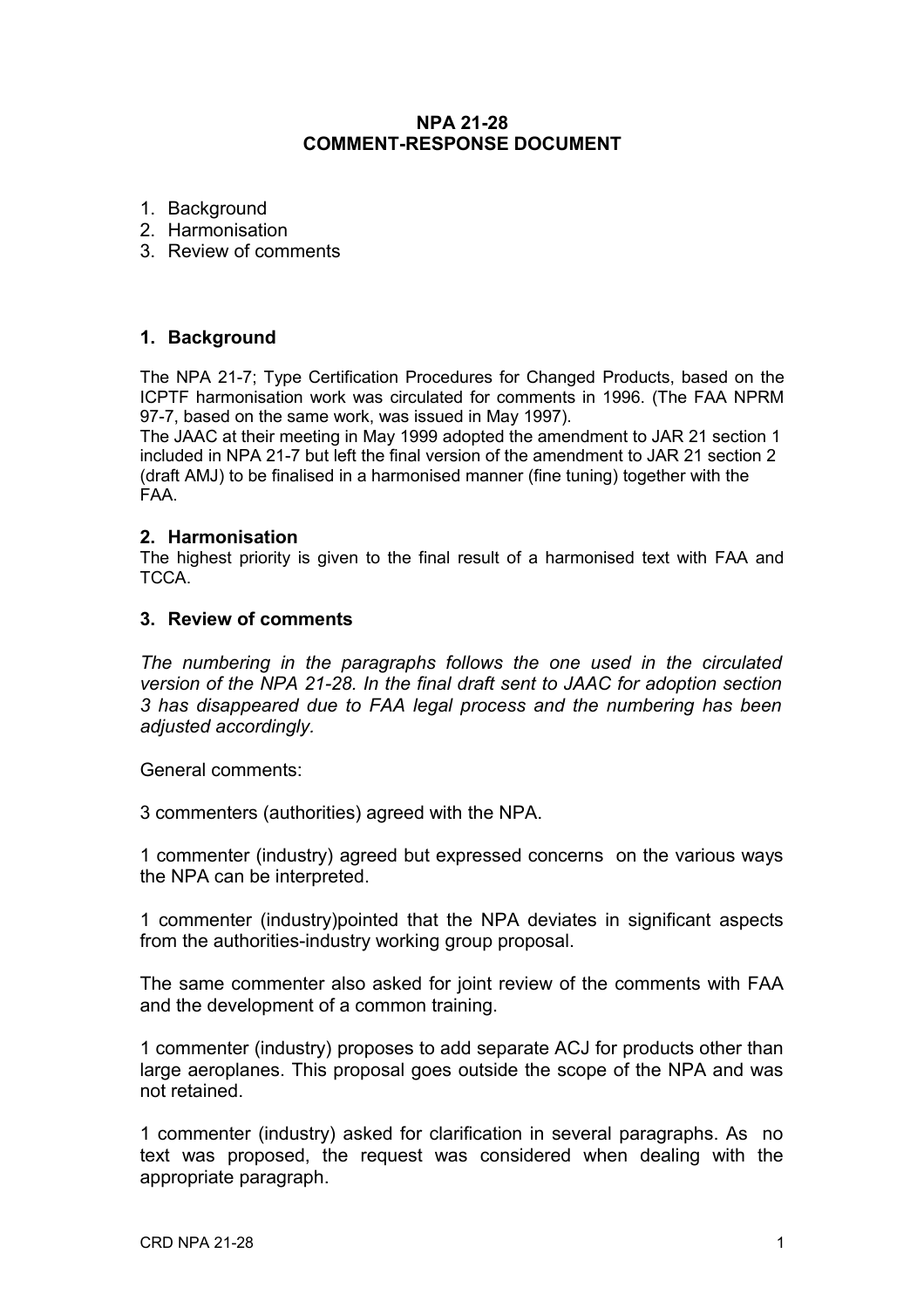The same commenter also asked for adequate training to be provided to FAA/JAA staff members and industry before implementation date of the rule.

1 individual commenter (JAA) proposed one interpretation that implies a change of the rule. This was considered out of the scope of the NPA (only ACJ). In the same comment, the possible misinterpretation of the use of the word "assumptions either in the adopted NPA 21-7 and JAR-E 30 was raised. The potential misinterpretation has been corrected by adding a note in the ACJ, par. 7.3.2.

The same commenter also pointed to the potential practical problem of management of the configuration/certification basis combination. This problem of the determination of the certification basis for a product that has incorporated several design changes along its life was already raised during the Workshop hold in Central JAA to present the NPA 21-28. The problem is not induced by the new situation and can not be solved by a change in the ACJ text. As a consequence, no text change was introduced in the NPA.

1 commenter (industry) identified the same problem. The same comment as above also applies.

1 individual commenter also proposed a fully new text due to the lack of participation of specialists dealing with products other than large aeroplanes in the drafting of the NPA. As the JAA ad-hoc group for finalisation of NPA 21- 28 was open for membership to specialists dealing with all products, the detailed comments have been taken into account in the appropriate paragraph.

The same commenter required clarification on the use of "level of safety" in the ACJ. While the proposed text will not be retained for the ACJ, it will be added to the Explanatory Note.

1 commenter (authority) requires clarification when using "changes to type design", "changes to type certificate", "design changes", etc…in the proposed ACJ. As the adopted NPA 21-7 reads "changes to type certificates" the references in the ACJ have been reviewed and changed accordingly.

1 commenter (industry) asked for consistency in implementation with request of useful or setting precedent examples to be available for review and learning.

1 commenter (authority) required further clarification in the explanatory note to the NPA. This has been taken into account when revising this document.

1 commenter (authority) asked for a system of resolution of conflicts. As the JCVP will be used for certification/validation projects and the procedure for resolution of conflicts in the various instances of the JAA already exists, it will be used if necessary and no further text has been added to the ACJ.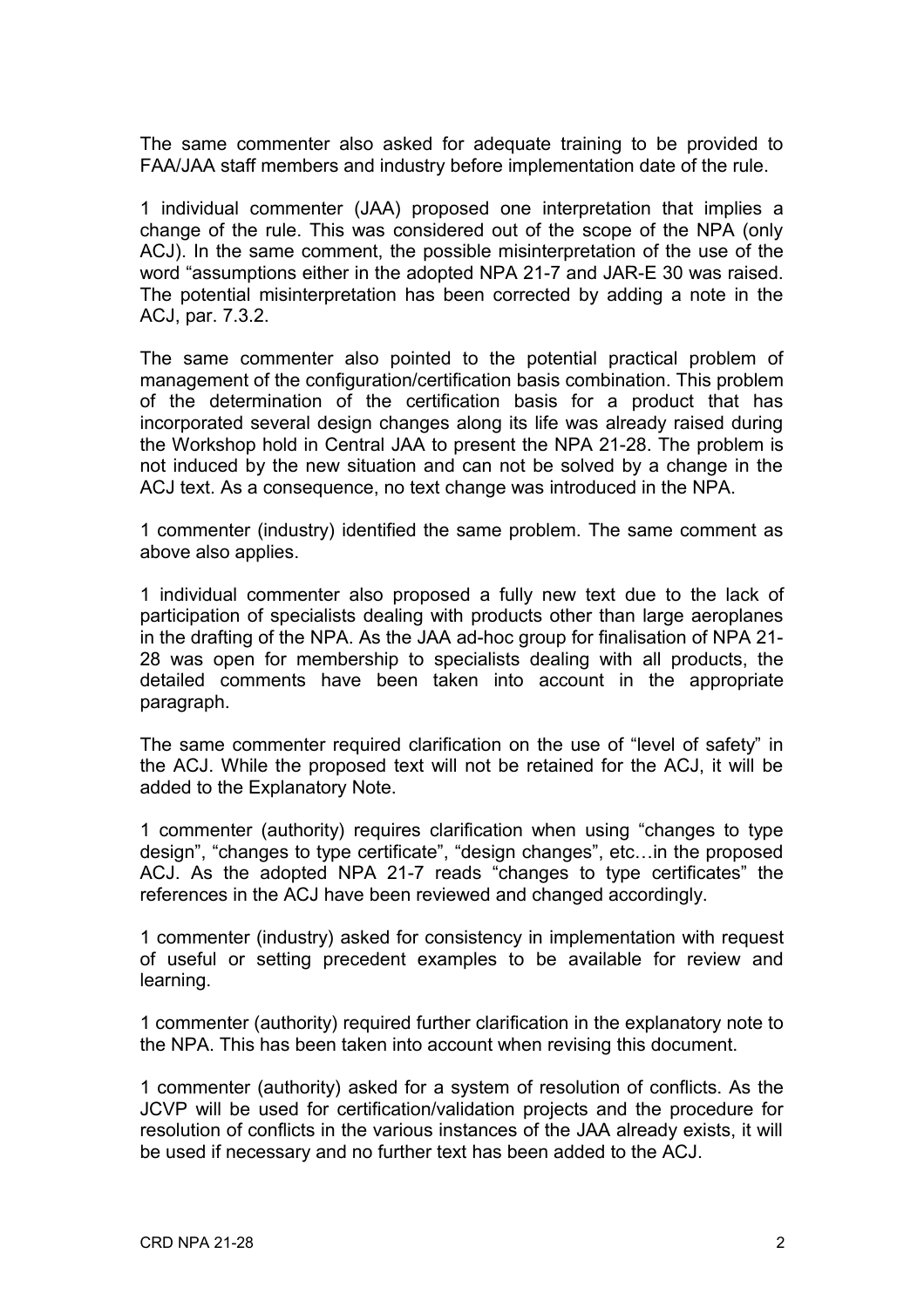1 commenter (authority) required further clarification on par. 2 of the explanatory note.

JAR 21.19

1 individual commenter required a more fundamental analysis in the relation between JAR 21.19 and JAR 21.101 and pointed at the fact that the requirements under JAR 21.19 be also included in Subparts D and E. For the purpose of the NPA 21-28 the relationship between JAR 21.29 and JAR 21.101 was discussed. It was found appropriate to raise the proposal concerning Subparts D and E to the Certification Committee for further consideration although not retained for NPA 21-28 because the NPA only affects Section 2.

JAR 21.101

The same commenter asked for introducing under JAR 21.101 a provision similar to JAR 21.17(e) allowing for voluntary compliance with amendments to the requirements becoming effective on a date after the application. The CC advised in the sense that the proposed change will improve JAR 21 consistency, but could not be retained because the NPA only affects Section 2.

JAR 21.101 (b) (1)

1 commenter (industry) raised the item on whether a DOA would need the authority finding of a minor change to be not significant with the consequent involvement of the authority prior to approval, this being inconsistent with the privilege of approval of minor changes under JAR 21.A263(b)(2) with no prior involvement of the authority. The CC advised in the sense that a DOA when exercising its privilege of approval of minor changes does not apply to the authority for this approval and so the references to "the applicant" do not apply to a DOA when using its privilege.

JAR 21.114

1 commenter (industry) proposed the reference under JAR 21.114 by adding also JAR 21.101. The referenced was found redundant and not retained; however the ad-hoc group found a wrong cross reference under JAR 21.97. A memo was sent to the JAR-21 WG and the wrong cross reference will be corrected by the appropriate change being included in the future NPA 21-22, Miscellaneous changes to JAR-21.

ACJ 21.101.1

1 individual commenter proposed to delete "highest practical level of safety" and replace it by "applicable requirements". The comment was retained and after final discussion with FAA, TCCA and industry, retained in the final draft.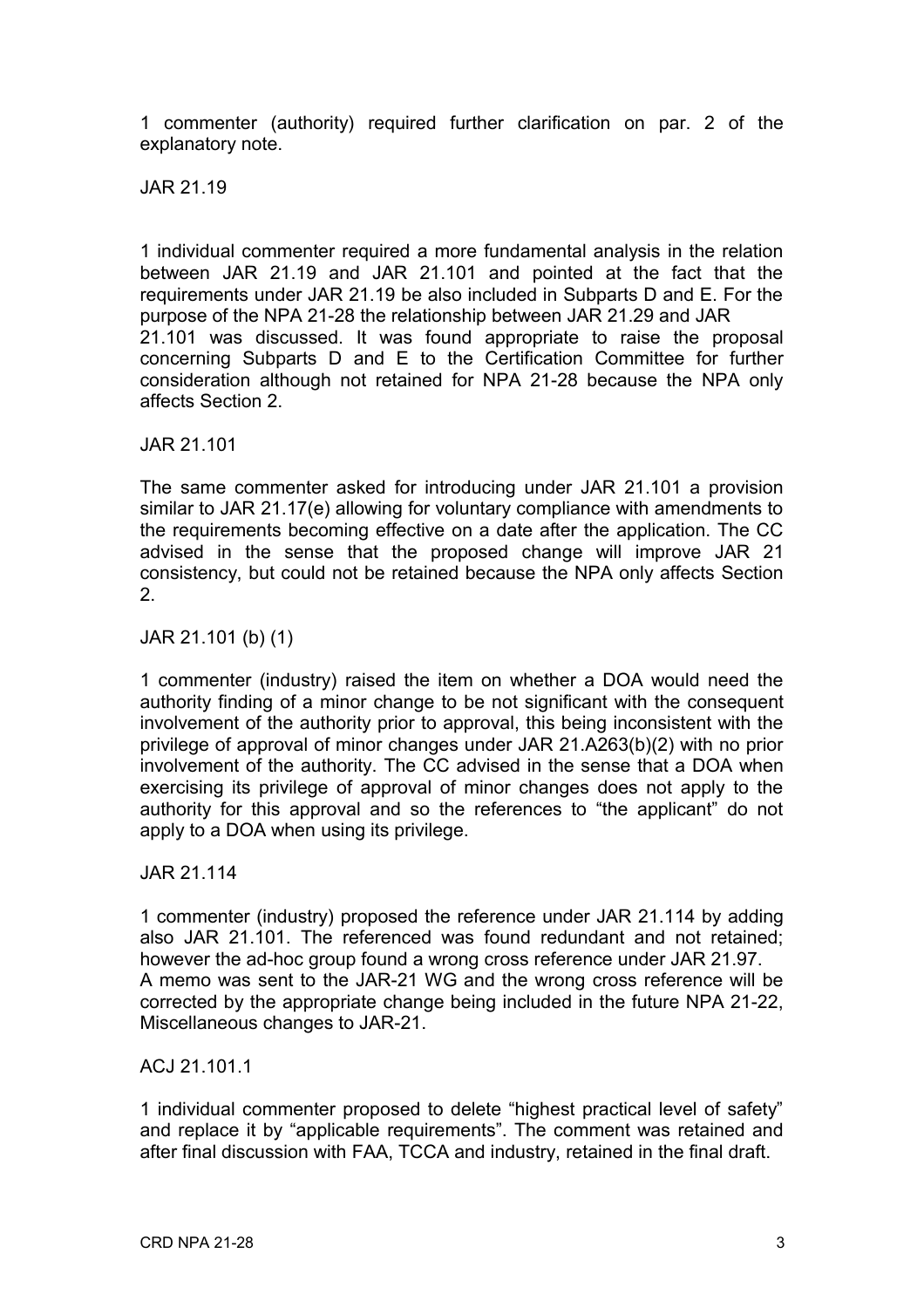The same commenter proposed to delete the second sentence of last paragraph. The comment was retained and after final discussion with FAA, TCCA and industry, retained in the final draft.

1 commenter (authority) proposed an alternative text to emphasise the responsibility of the applicant to demonstrate that a change is not substantial. The proposed change was not retained because the text of the rule already covers the item.

ACJ 21.101.2

1 individual commenter proposed restore the reference to JAR 21.115 for consistency. After revision of the text, this referenced was found not needed as covered by the rule.

ACJ 21.101.4

1 commenter (industry) proposed an interpretation of the terms "aircraft" and "rotorcraft" in JAR 21.101 to include also the engines installed. The CC advised in the sense that the applicability of JAR 21.101 to the different products is established and the proposed interpretation departs from the general principle of separate certification for engines and propellers. The proposed text was not retained.

1 commenter (authority) proposes to introduce the definition of "nonsignificant change" and proposes a text. This addition was considered not necessary as the item is covered in other sections of the document.

ACJ 21.101.4.a

1 commenter (industry) proposes to delete the references to noise and emissions due to this not being part of JAR-21 Section 1. The reference was removed.

The same commenter proposes to change the reference from 21.115 to 21.114. The reference was removed.

1 commenter (industry) proposes to delete the references to noise and emissions and the addition of a note to clarify the item. The reference was removed as per the comment above and the note was retained for clarity.

1 commenter (industry) proposes the same changes as the one above. Same result is applicable.

ACJ 21.101.4.b

1 commenter (authority) has concerns on the need of the explanation of the term "design", does not consider it useful and proposed deletion. The comment was retained and after final discussion with FAA, TCCA and industry, the definition deleted in the final draft.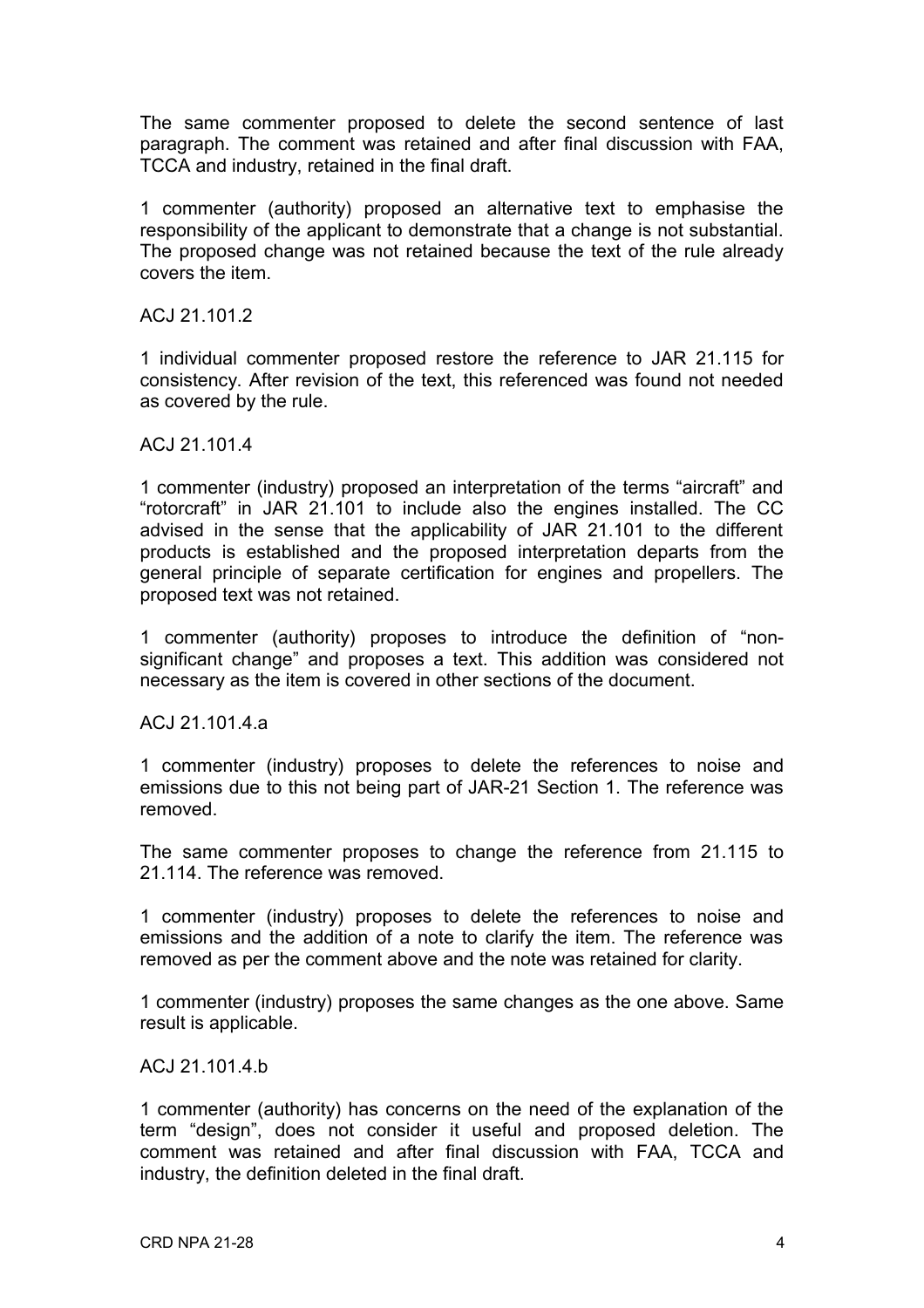# ACJ 21.101.4.d

1 commenter (industry) proposes to add ""of the product to be changed" at the end of the definition. The comment was retained and after final discussion with FAA, TCCA and industry, retained in the final draft.

#### ACJ 21.101.4.e

1 commenter (industry) raises a comment similar to other already covered in the "general" section of this document on the difficulty to determine the certification basis of one product when successive changes has been incorporated. The resolution of the problem, as already stated above, is out of the scope of the ACJ.

#### ACJ 21.101.4.f

1 commenter (authority) raises concerns on the definition of "impracticable". Although the terms used by the comment is wrong, both the NPA 21-7 and 21-28 read "impractical", the comment was retained and after final discussion with FAA, TCCA and industry, retained in the final draft by deleting the definition due to the item covered more in depth in other sections of the ACJ.

### AC.I 21.101.4 h

1 individual commenter proposed an alternative text that was not retained due to not considered as an improvement of the existing one.

# ACJ 21.101.i

1 commenter (authority) proposes to add "…consideration of…" after "…to require…". The comment was retained and after final discussion with FAA, TCCA and industry, retained in the final draft.

1 commenter (authority) proposes to delete the definition of "significant change" because one of the purposes of the ACJ is this. The comment was not retained because the definition was found useful.

#### ACJ 21.101.6

1 commenter (industry) proposes to change the first sentence of the second paragraph by "In this context , the extent to which the latest requirements have been addressed for previous design changes needs to be considered" deleting the points (1) and (2) of the circulated version. Although the reasons for the comment were considered valid, the proposed change in text was not retained. The full paragraph dealing with "extent of the change" was acknowledged to need a rewording for clarity but no alternative text agreeable to all parties was developed during the final meeting for NPA 21-28 finalisation and after final discussion with FAA, TCCA and industry, no alternative was agreed to be introduced in the final draft.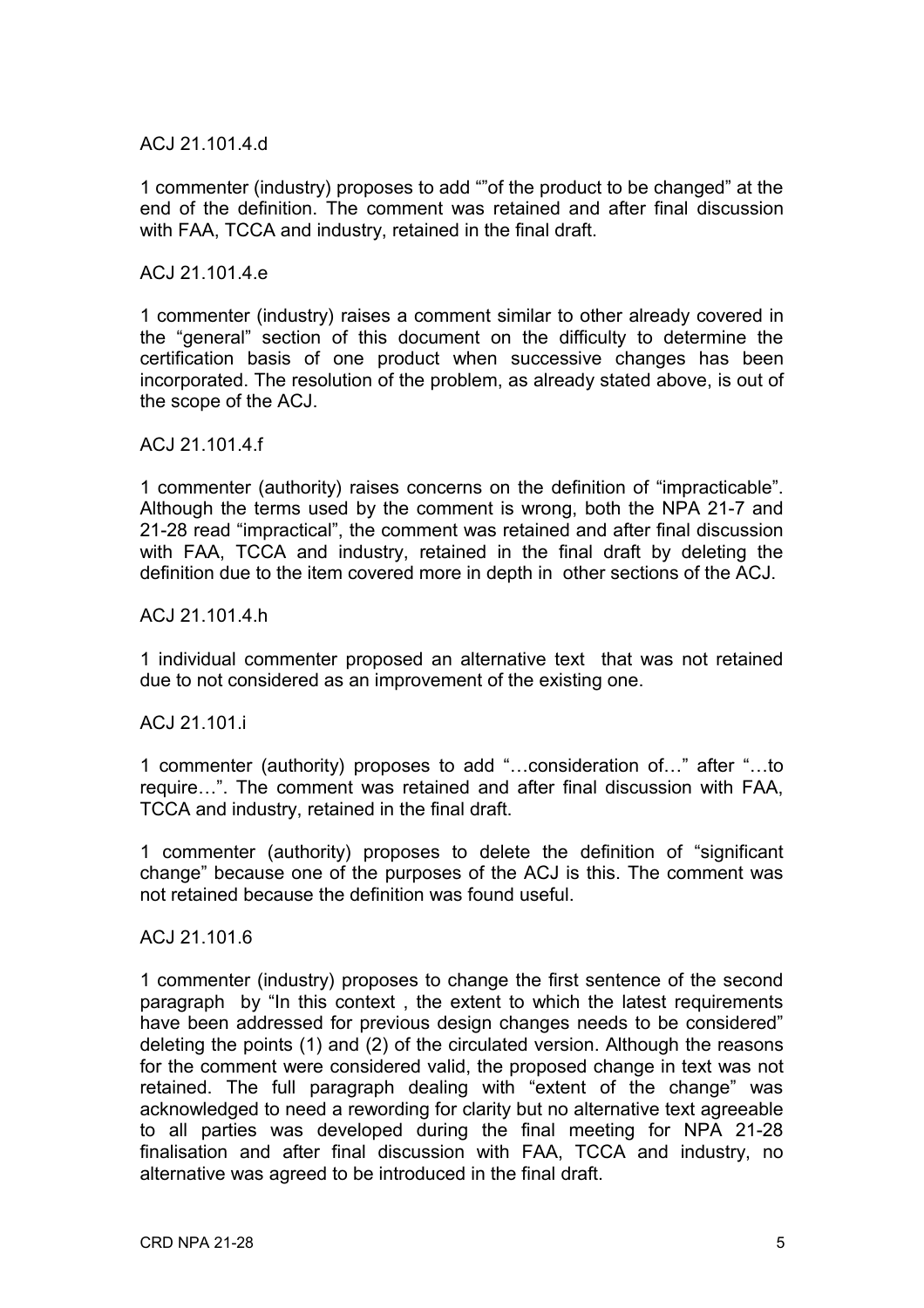The full paragraph will need reconsideration at the occasion of the introduction of examples of products other than large aeroplanes in the ACJ. A new NPA is expected for this initiative.

1 commenter (industry) comments based on a previous ARAC document. As the text in Section 1 is already adopted under NPA 21-7, the only reference is to be made to this adopted text. The comment was not retained.

1 commenter (authority) asked for clarification on the collective consideration of individual changes. The text of the ACJ was considered sufficiently explanatory and as no proposal for an alternative text was made, the comment was not retained.

ACJ 21.101.7

1 commenter (industry) raises concerns on the potential implications of the application of the NPA 21-7 and the future development of products. As no new text is proposed and the item of a generic nature, it was considered covered by the ACJ and not retained.

ACJ 21.101.7.2

1 individual commenter expressed concerns on the objective of JAR 21.19. A potential rewording of the paragraph was retained for consideration with FAA, TCCA and industry. As a result the paragraph was changed.

1 commenter (industry) proposed to decide on the need of a new type certificate only at the beginning of the process. As the information to base this decision may not be completely available in this moment, the comment was not retained.

1 commenter (industry) proposed to account for the cumulative effect of changes only from the applicability date of the NPA. This approach was considered inappropriate and as a consequence, the comment not retained.

# ACJ 21.101.8

1 commenter (authority) expresses concerns in the fact that an area that is found not changed and not affected will automatically revert to compliance with the original certification basis. The use of "not changed" and "not affect" is not consistent with NPA 21-7 where, in a changed product, the affected and consequently not affected areas can be determined. Due to this misconception and that no alternative proposal for text was included, the comment was not retained.

ACJ 21.101.8.1

1 commenter (industry) proposed to replace "…requirements incorporated by reference in the certification basis." by "…existing certification basis.". The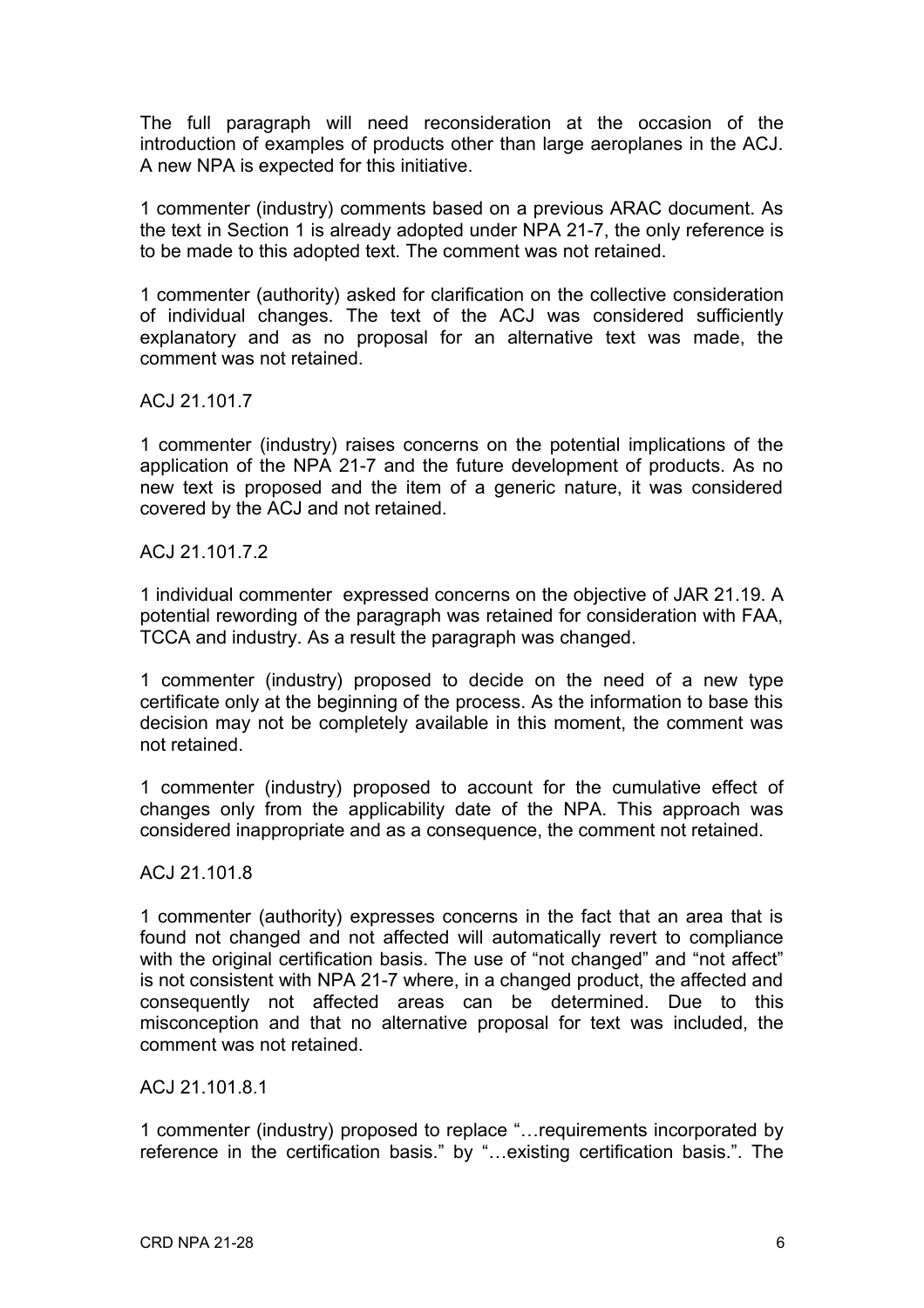comment was retained and after final discussion with FAA, TCCA and industry, retained in the final draft.

1 individual commenter raises concerns on the consideration of minor changes as not significant in the ACJ and the reasons for this. The comment was retained and after final discussion with FAA, TCCA and industry, not retained in the final draft; however some further changes were introduced in the text for clarification.

ACJ 21.101.8.2

1 commenter (authority) requests to delete "…for the entire product." For consistency with the rule. The comment was retained and after final discussion with FAA, TCCA and industry, retained in the final draft.

The same commenter raises a conflict with App. 1. Although the reference to the paragraph was wrong, the comment was retained and after final discussion with FAA, TCCA and industry, retained in the final draft for app. 1.

ACJ 21.101.8.3.1

1 commenter (industry) proposes several changes in wording for general consistency of the ACJ. The comment was retained and after final discussion with FAA, TCCA and industry, retained in the final draft and the text changed accordingly.

ACJ 21.101.8.3.1 Note

1 commenter (authority), another (industry) and one individual commenter raised concerns on the text of the note. The comments were retained and after final discussion with FAA, TCCA and industry, retained in the final draft and the note completely re-written for more clarity of the text.

ACJ 21.101.8.3.3

1 commenter (industry) proposes an interpretation of "affected areas" that was found not appropriate and consequently the comment not retained. The need of appropriate training to solve this misunderstandings was also identified.

ACJ 21.101.8.3.3b

1 commenter (industry) proposes to delete the references to noise and emissions due to not included in JAR 21 Section 1. The comment was agreed and the text changed accordingly.

ACJ 21.101.8.3.4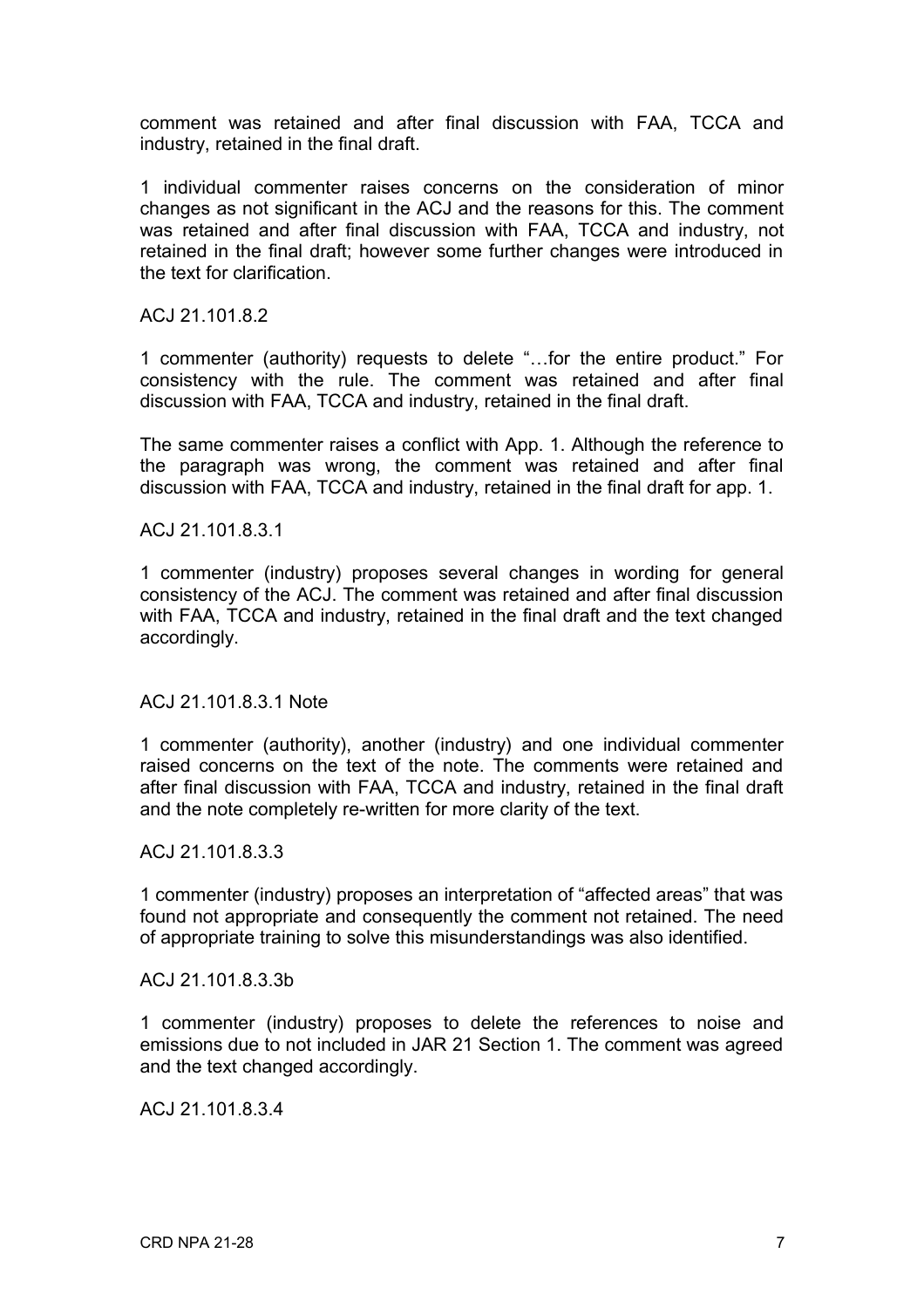1 commenter (authority) raises concerns on the use of service experience. As this item is covered more in detail in App. 3 and no alternative text was proposed, the concerns was covered in the discussion on App.3.

ACJ 21.101.8.3.4a

1 commenter (industry) proposes to add an additional paragraph to cover the cases of amendments of the requirements due to reasons other than safety items. The comment was retained and after final discussion with FAA, TCCA and industry, retained in the final draft and the text changed accordingly.

ACJ 21.101.8.3.4a

1 individual commenter raises concerns on the interpretation of the wording of the paragraph. The ad-hoc group proposed a changed to the text. The comment was retained and after final discussion with FAA, TCCA and industry, retained in the final draft and the text changed accordingly.

1 commenter (authority) has concerns on the use of service experience. As no clear change of text proposal is made, the item is moved to the review of App.3 where service experience is covered in detail.

ACJ 21.101.8.3.4a)1)

1 individual commenter has concerns in the wording of the general example given in the paragraph. As no clear change of text proposal is made, the comment was acknowledged for consideration. No change of text resulted from final discussion with FAA, TCCA and industry.

ACJ 21.101.8.3.4.b)

1 individual commenter raised a concern similar to another under ACJ 21.101.8.3.1. The comment was retained and after final discussion with FAA, TCCA and industry, retained in the final draft and as a result of joint consideration of this paragraph and the note under ACJ 21.101.8.3.1, the text of the note was changed and the last paragraph of ACJ 21.101.8.3.4.b) was deleted.

ACJ 21.101.8.4

1 commenter (authority) proposed to include JAR 21.16 Special Conditions in this paragraph. As the special conditions case is already covered by the text in adopted NPA 21-7, the comment was not retained.

ACJ 21.101.9 figure 1

3 commenters (industry) proposed changes to the graphic, one also asking for replacing the graphic by a flowchart with standard symbols. The comment was retained and after final discussion with FAA, TCCA and industry, retained in the final draft and the flowchart symbols were introduced.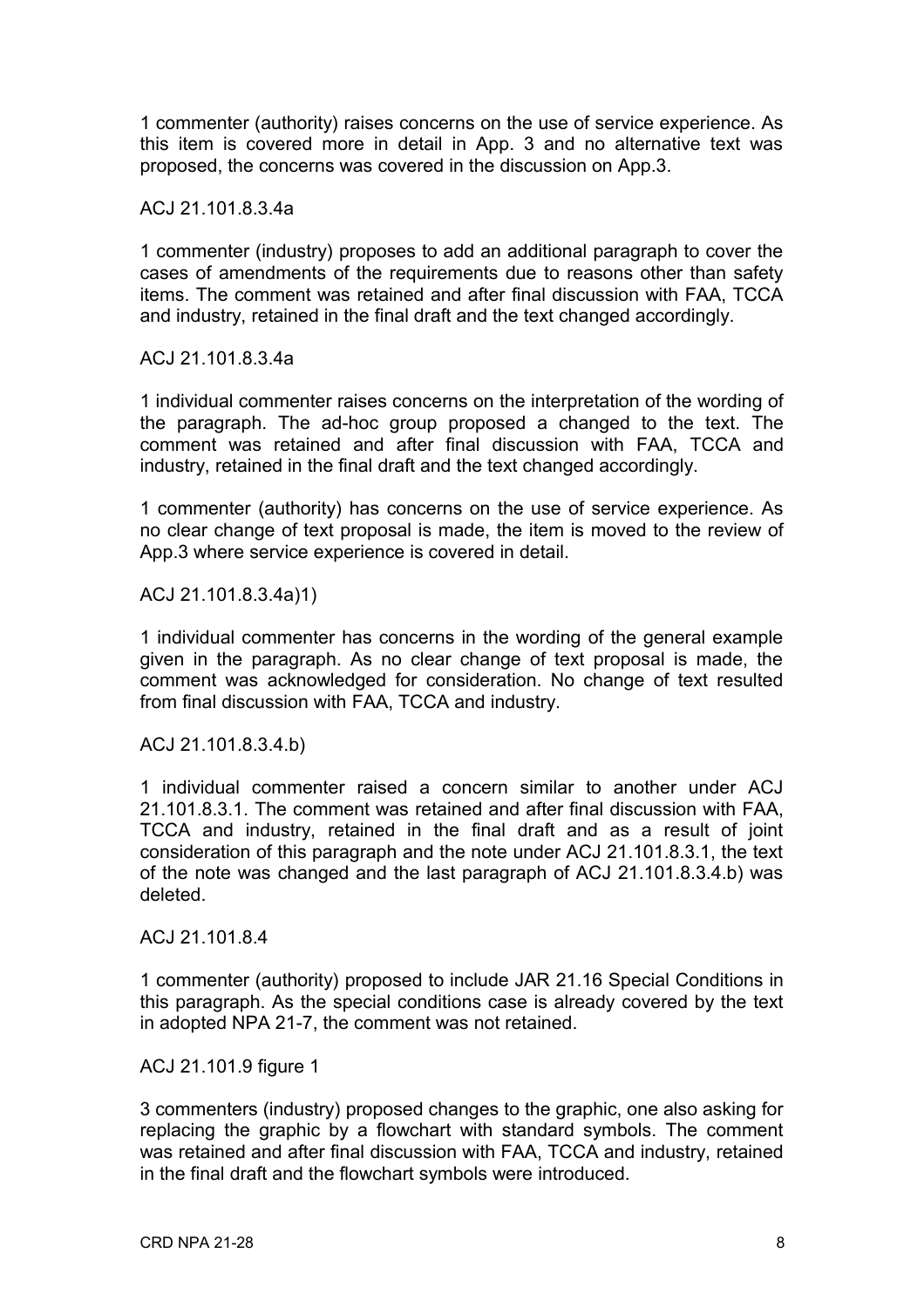ACJ 21.101. appendices

1 commenter (authority) expressed concern on the examples included to be FAA examples and no JAA ones. No alternative examples were proposed. During the drafting of the NPA, the examples were widely checked, some of the initially proposed were removed, if not equally understood by all parties. As no alternative ones were proposed and also due to the need of widely check any example before inclusion, the comment was not retained.

ACJ 21.101. appendix 1,3

1 commenter (industry) proposes to delete the fourth sentence of the initial paragraph, due to inconsistent with par. 7 an 8 of the ACJ. The comment was retained and after final discussion with FAA, TCCA and industry, another change was introduced in the same sentence.

ACJ 21.101 appendix 1,3

1 commenter (industry) proposes to replace the third sentence of the initial paragraph by a different wording. The comment was retained and after final discussion with FAA, TCCA and industry, retained in the final draft and the text changed accordingly.

ACJ 21.101 appendix 1,3,b)

1 commenter (industry) asked for an less vague wording of the paragraph, the comment was retained but after final discussion with FAA, TCCA and industry, no alternative wording was agreed and the text remained unchanged.

ACJ 21.101 appendix 1,3,c)

1 commenter (industry) proposes to use the original wording of the paragraph as per the AMJ circulated with NPA 21-7 due to no adverse comments received at that circulation. The comment was retained and after final discussion with FAA, TCCA and industry, no alternative wording was agreed and the text unchanged.

1 individual commenter has also concerns in the wording of the paragraph, in this case related with the FAA response to comments in the FAA NPRM. As per the comment above, no change in text was agreed.

ACJ 21.101 appendix 1, 3,d)

1 commenter (industry) asked for clarification and proposed an alternative wording. The comment was retained and after final discussion with FAA, TCCA and industry, retained in the final draft and the text "…for primary structure…" was added after "…methods of construction…".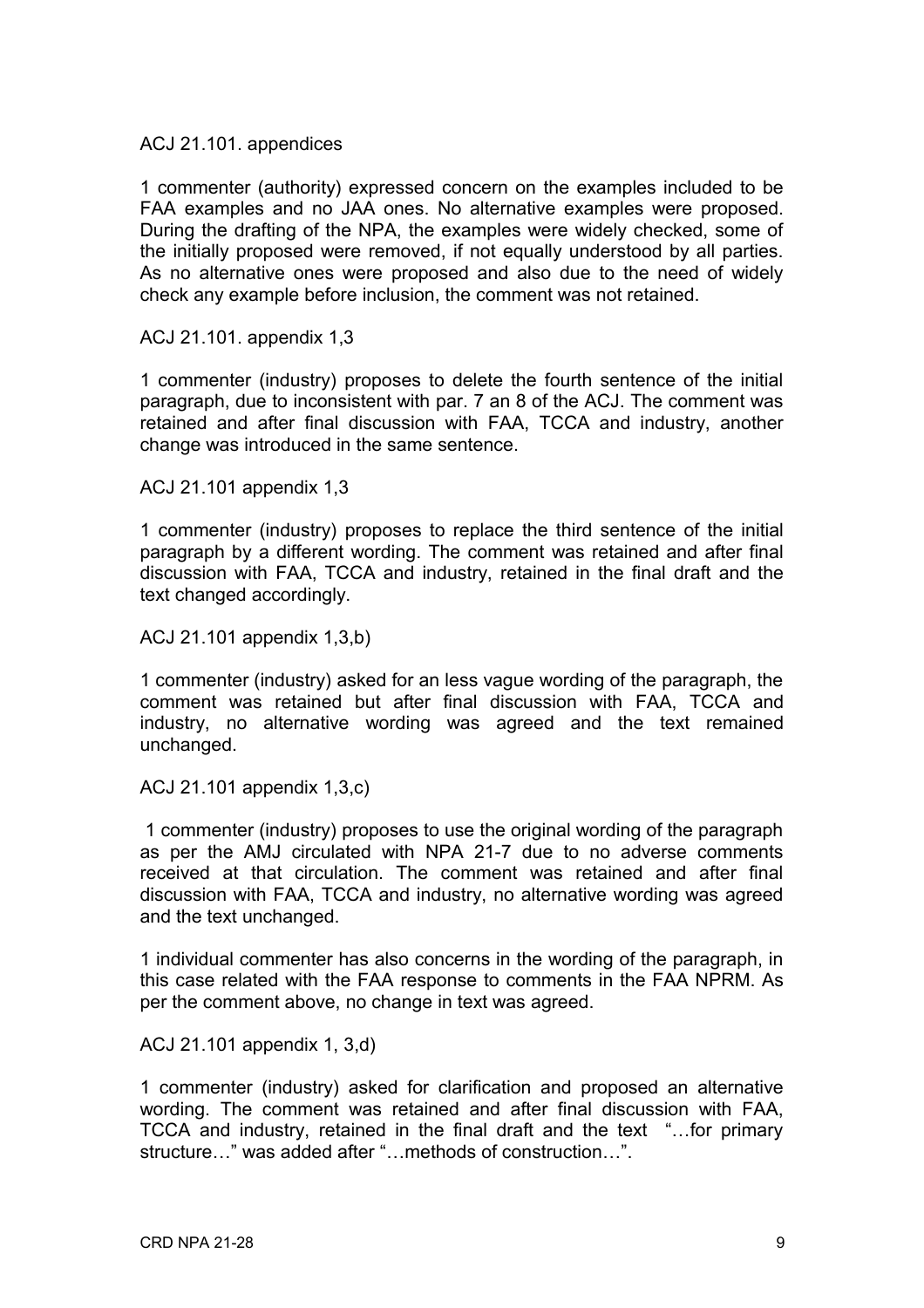ACJ 21.101 appendix 1,3,g)ii

1 commenter (industry) has concerns on the second individual example. The comment was retained and after final discussion with FAA, TCCA and industry, retained in the final draft and the individual example.

ACJ 21.101 appendix 2

1 commenter (industry) asked for the resource-evaluation guide recommended by the ARAC, with improvements if necessary, be included in the ACJ. The comment was retained but after final discussion with FAA, TCCA and industry, due to the concerns raised by the use of the ARAC guide, it will not be included, although it will be possible for the applicants so willing, to use it with the necessary corrections.

The same commenter asks for a data base containing the necessary data for use in the cost/benefit analysis to be rendered public. The request is out of the scope of the ACJ and was not retained.

Another commenter (industry) also asked for re-introduction of the ICPTF resource-evaluation guide in the ACJ and if necessary to render it optional procedure. As stated above, the ICPTF guide, with the necessary corrections is now an optional procedure on choice by the applicant but will not be published in the ACJ.

1 applicant (industry) asks for deletion of the appendix 2. The comment was not retained.

ACJ 21.101 appendix 2, 1

1 commenter (industry) proposes to delete "…as a starting point.." and add "…when the change has been determined to be significant and the affected areas have been identified.". The comment was retained and after final discussion with FAA, TCCA and industry, not retained in the final draft due to the order in which the sequence in which the decisions are made is not established in the rule.

1 commenter (industry) asks for examples of products other than large aeroplanes to be introduced. This initiative has already started with the establishment of ad-hoc group in charge of the different products.

ACJ 21.101 appendix 2, 1, 1 step 3

The same commenter above requires the occurrences to be applicable to rotorcraft. This is covered also by the initiative mentioned in the previous comment.

ACJ 21.101 appendix 2, 1 step 4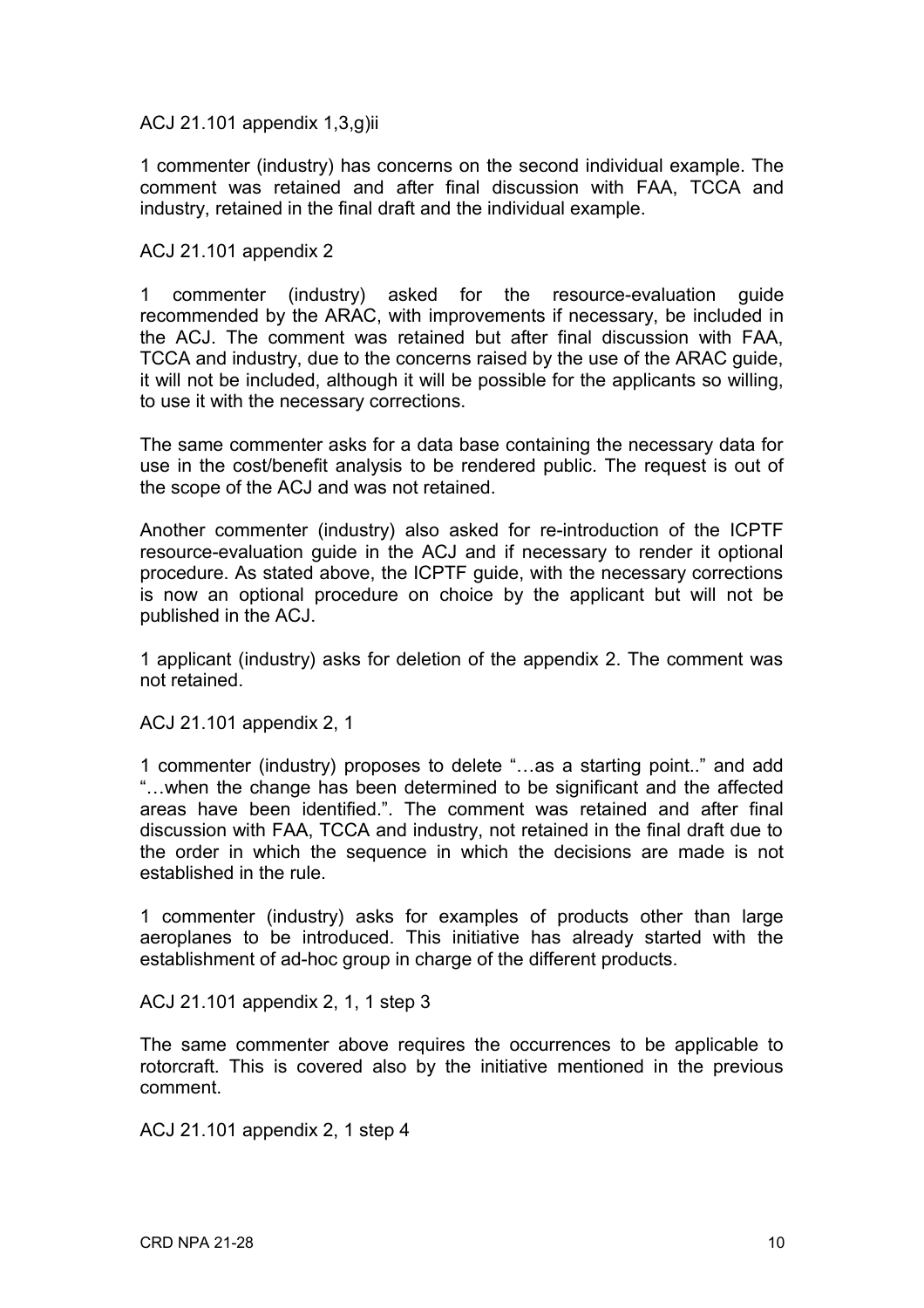The same commenter has concerns on the prediction of future occurrences for helicopters. The same as for the two previous comments applies.

ACJ 21.101 appendix 2, 1 step 5

1 commenter (industry) proposes to replace "…but were not completely effective.." by "…to same extent…". The proposed wording was considered not to improve the text and was not retained.

1 commenter (industry) proposes to delete step 5 due to potentially leading to dispute the adequacy of the existing rules. The interpretation was considered not consistent and the comment not retained.

ACJ 21.101 appendix 2, 1 step 6

1 commenter (industry) proposes to delete the step due to the consideration of the cost of certification with a foreign agency being a business decision out of the scope of the ACJ. As the ACJ is being harmonised with FAA and TCCA, this aspect is relevant for the ACJ and not a decision outside the ACJ. Consequently the comment was not retained.

1 commenter (industry) has concerns on the consideration of cost of lawsuits, accident investigation, etc…arguing that industry will not proceed with a project if thinking it can cause an accident. The argument was considered not valid and the comment not retained.

1 commenter (industry) asks for clarification in the determination of operating cost. The existing text was considered to cover the item and the comment not retained.

1 commenter (authority) asked for clarification in the paragraph beginning "When determining the impracticality…" as potentially confusing due to total cost instead of costs over and above those needed for showing of compliance with the existing certification basis. The existing text was considered adequate and the comment not retained.

1 commenter (industry) asked for deletion of the two references to FAA in the third paragraph. The comment was retained and after final discussion with FAA, TCCA and industry, retained in the final draft and the text changed to read "authority".

ACJ 21.101 appendix 2, 2

1 commenter (authority) asks for more examples to be introduced. This is covered by the initiative on "other products".

ACJ 21.101 appendix 3